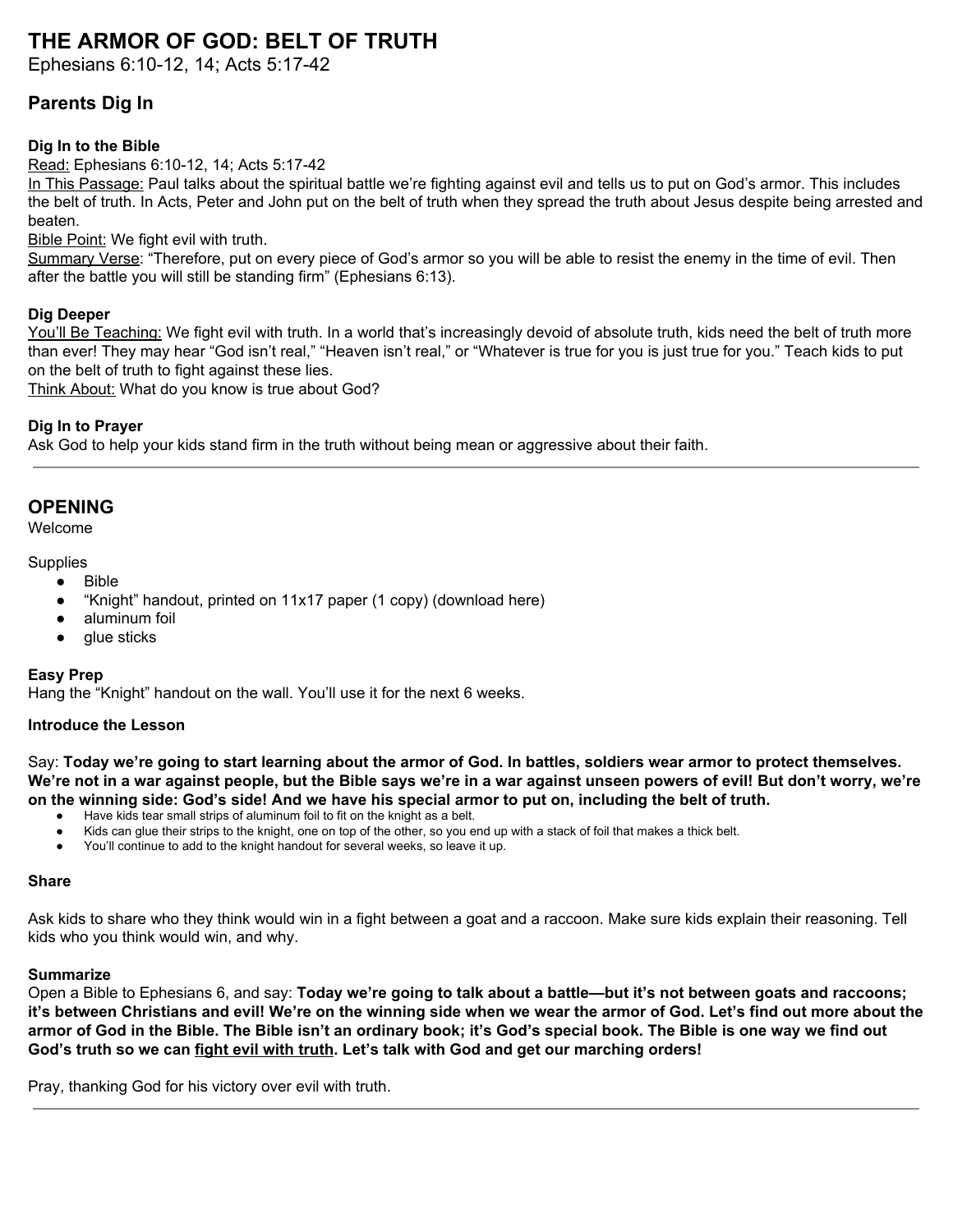#### **TALK-ABOUT VIDEO Truth and Lion**

Say: We're learning that we fight evil with the truth. But what happens when people don't believe us? Let's see what **happened when one boy's friends didn't believe him.**

Watch "Truth and Lion. [here](https://vimeo.com/showcase/6359811/video/365090930)

Ask: **Be honest: Did you believe Cade really had a lion? Why or why not?**

- **Tell about a time you shared the truth about Jesus but people didn't believe you.**
- **• What is it about Jesus' story that might seem hard to believe?**

Say: There will always be people who don't believe the truth about Jesus. But we can keep on wearing our belts of truth **and telling people the truth. We fight evil with truth.**

# **MUSIC VIDEO**

"I Will Not Be Afraid" (watch or download [here](https://vimeo.com/showcase/6359811/video/365090425)) "Stand Strong" (watch or download [here](https://vimeo.com/showcase/6359811/video/365090477)) "There's Power in the Blood" (watch or download [here](https://vimeo.com/showcase/6359811/video/365090468))

# **CORE BIBLE DISCOVERY**

**The Armor of God: Belt of Truth (Ephesians 6:10-12, 14; Acts 5:17-42)**

#### **Supplies**

● Bible

#### **Easy Prep**

● Brief your adult or teen helpers on their roles for the Spread a Message section.

#### **Set It Up**

Say: Today we're starting a series about the armor of God. The armor of God talks about a soldier's armor as an example **of the kinds of things we need to do to stand strong for God. So what's the battle we're in? Listen to this.**

#### Read Ephesians 6:10-12.

Ask: • **How do you feel when you hear that we're fighting against unseen, evil rulers?** Say: Knowing you're in a battle against evil spirits can sound scary. But here's something awesome: Jesus has already **won the battle! And he gives us armor and weapons to join him on the winning side.**

The verses we read tell us to stand firm. The devil is also called Satan, and God can help us stand against him. Let's look at a time a guy named Peter stood firm when Satan wanted to keep the news of Jesus from spreading. First, let's read **about the piece of armor Peter used.**

Read Ephesians 6:14.

#### **Spread a Message**

#### Say: Here's a message I want you to spread: Pizza is delicious. Walk around the room and tell everyone you can! Tell **people more than once!**

As kids begin to walk around and spread the message, your adult or teen helpers will go to kids individually to tell them they shouldn't be talking about pizza in church and to go stand in the corner as a punishment.

When several kids are standing in the corner, stop the activity.

Ask kids who are standing in the corner: **• How did you feel when you got in trouble for talking about pizza?** Ask kids who are still playing: **• How did it affect your message when you saw others getting in trouble?**

Say: This same kind of thing happened to the first Christians in the Bible. But they weren't talking about pizza; they were talking about Jesus! Some religious leaders known as the Pharisees and the Sadducees didn't like that. See, they loved **God, but they didn't know Jesus really** *was* **God. They thought Jesus had lied about that.**

But Peter's battle wasn't against them; Peter's battle was against Satan, who was tricking the religious leaders into trying to stop the message of Jesus from spreading. The Pharisees and Sadducees sent Peter and his friends (who were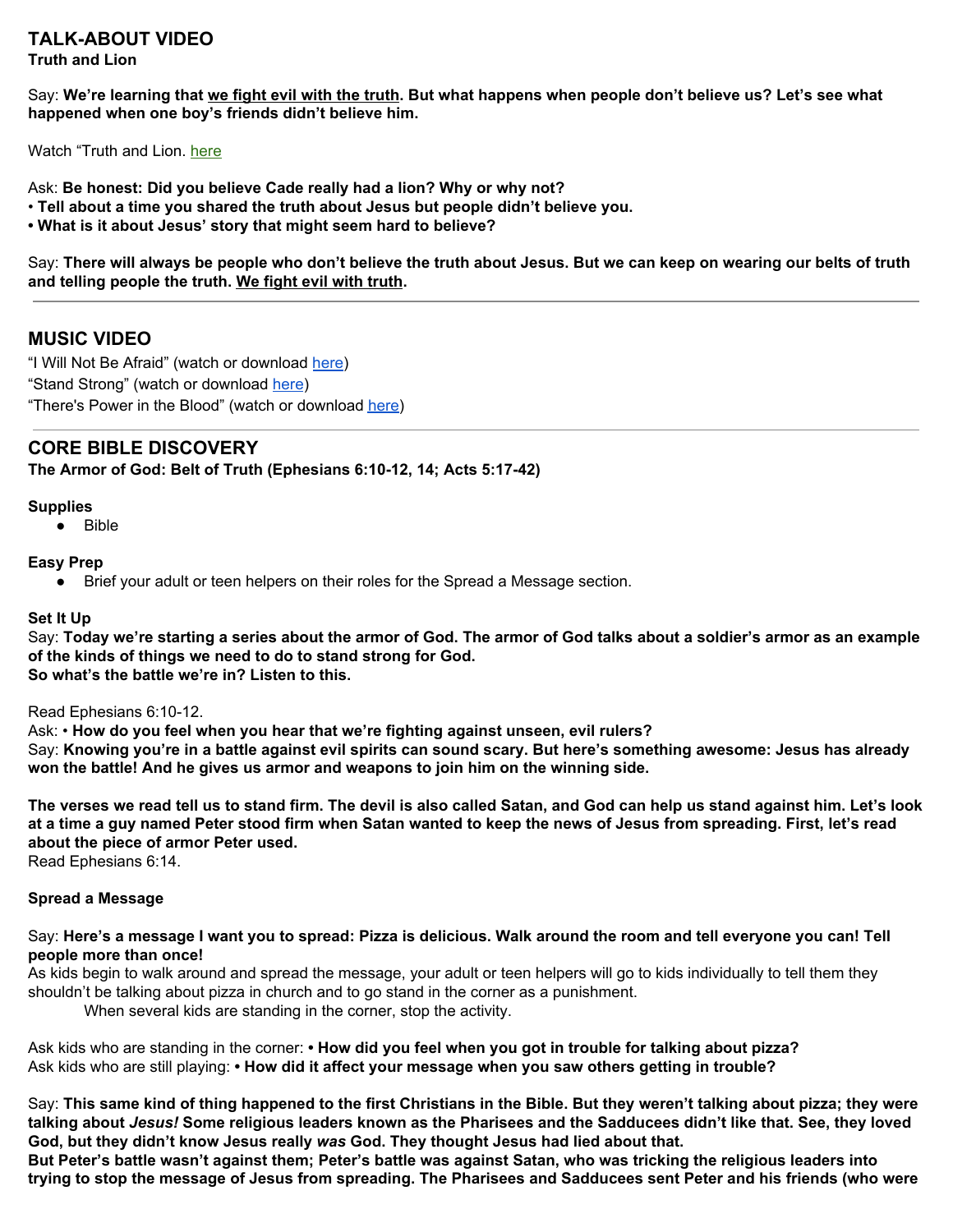called apostles) to jail for talking about Jesus, just like some of you got in trouble for talking about pizza. But check this **out!**

Read Acts 5:17-20. As you do, head over to the corner where the kids who got in trouble are standing, and gesture for them to leave the corner.

Say: Even though Peter and his friends had just been sent to jail for talking about Jesus, they did what the angel said. They left the jail and talked about Jesus more! They knew we fight evil with truth. In a way, they put on their belts of truth **to talk about Jesus—even when Satan wanted to stop them.**

#### **Let's spread a message about Jesus now.**

Have kids walk around again for a minute or two, this time sharing the message "Jesus loves you," while your adult or teen helpers stand in the corner looking confused.

Then say: So imagine the religious leaders' surprise when they went to the jail and no one was there! Then they found out **where Peter and his friends were.**

#### **Have a Trial**

Read Acts 5:22-25.

Ask: • If you were Peter or one of his friends, what would you do when the leaders came to the Temple to look for you? Say: **The leaders came and arrested Peter and his friends** *again***. Let's imagine we're at their trial.**

Have a few kids be Peter and his friends and stand on one side of the room while your adult or teen helpers stand on the other side. You can stand in the middle to be the judge. All the other kids are the jurors.

Say: **Peter and his friends knew we fight evil with truth, and they told some important truths.**

Have one of the kids in the Peter and friends group read Acts 5:29-32.

### Ask: • **What do you think, jury? Are they guilty of talking about Jesus?**

#### **• How should we punish them?**

Say: The religious leaders wanted to kill Peter and his friends so they couldn't talk about Jesus anymore. But then one **leader named Gamaliel (guh-MAY-lee-el) made a really good point.**

Have a child from the jury play the role of Gamaliel and read Acts 5:38-39.

Ask: • **What do you think, jury? What should we do?** You can also get input from the kids playing Peter and his friends, and your adult or teen helpers can chime in as well, in character.

Say: The religious leaders realized Gamaliel's advice was good, and they didn't kill Peter and his friends. But they did flog them. That means they hit them over and over with a stick or a whip. That's still a really bad punishment. Let's see **what their reaction was.**

Have one of the kids in the Peter and friends group read Acts 5:41.

Ask: • **Why do you think the apostles would rejoice about being flogged?** Say: Being flogged could've felt like losing the battle, but not to the apostles! They knew we fight evil with truth, and no **one could stop them from telling the truth about Jesus.**

Read Acts 5:42. Have kids walk around and proclaim to one another, "Jesus is the Messiah."

Say: Just like Peter and his friends, we fight evil with truth. We know when we tell others the amazing truth about Jesus, **nothing can beat us!**

# **OBJECT LESSON No Way!**

#### **Supplies**

- 16-inch piece of yarn
- 16-ounce cups (1 per child, plus 1 for you)
- 10 sticky-note pads
- **Tips**
	- You can use things such as decks of cards or toy blocks instead of sticky-note pads. Anything that's flat and stackable that the cup can sit on will work.
	- If you use different supplies, make sure when you stack the cup on top of the supplies and measure the height of the stack that it stays under 11¼ inches.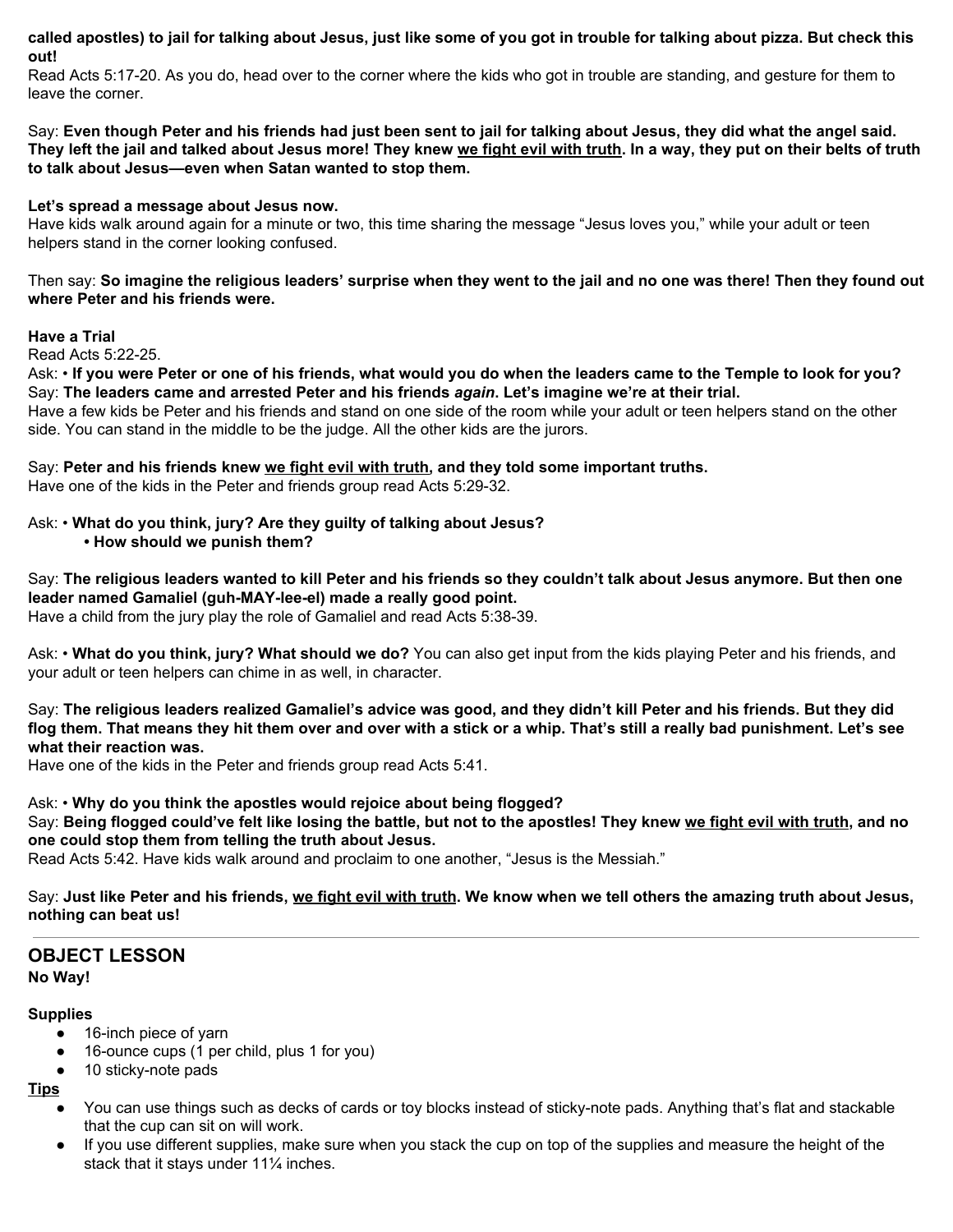### **Watch a Surprising Truth Revealed**

Say: We've been exploring truth today and how we fight evil with truth. The truth can be surprising and really grab our **attention. I'll show you what I mean.**

- Give everyone a cup, and invite kids to decide if they think the measurement around the mouth of the cup is greater than the height of the cup. Allow a few minutes for kids to examine the cups and make their guesses.
- Invite kids to vote by a show of hands on which measurement is greater.
- Where everyone can see, place your cup on top of one sticky-note pad. Have the kids vote again now that the cup is a little taller.
- Continue adding sticky-note pads under the cup and allowing kids to vote on which measurement is greater.
- As the stack grows, it becomes harder and harder to believe that the measurement around the mouth of the cup is greater than the height measurement. Most of the kids will vote that the height is now greater.
- After the last sticky-note pad is added, use the piece of yarn to measure around the mouth of the cup, and hold that length on the yarn. Then hold one end of the measured yarn at the base of the stack and pull the other end up to show that the yarn still passes the top of the cup—the measurement of the mouth of the cup is still greater than the height measurement!





#### **Talk About It**

Ask: **• What surprised you about the cup's measurements?** Say: Seeing a surprising truth revealed grabs our attention and helps that truth stick in our memories. We remember **experiences that make us say "Wow!" or "No way!"**

Ask: **• What are some truths about God that surprise you?** Share an example of your own, such as how no matter what you do or how badly you feel you've messed up, God loves you.

Say: The truth about God can be surprising and exciting, and as we wear our belts of truth we can share that surprise **and excitement. When we help others see the truth about God, we fight evil with truth.**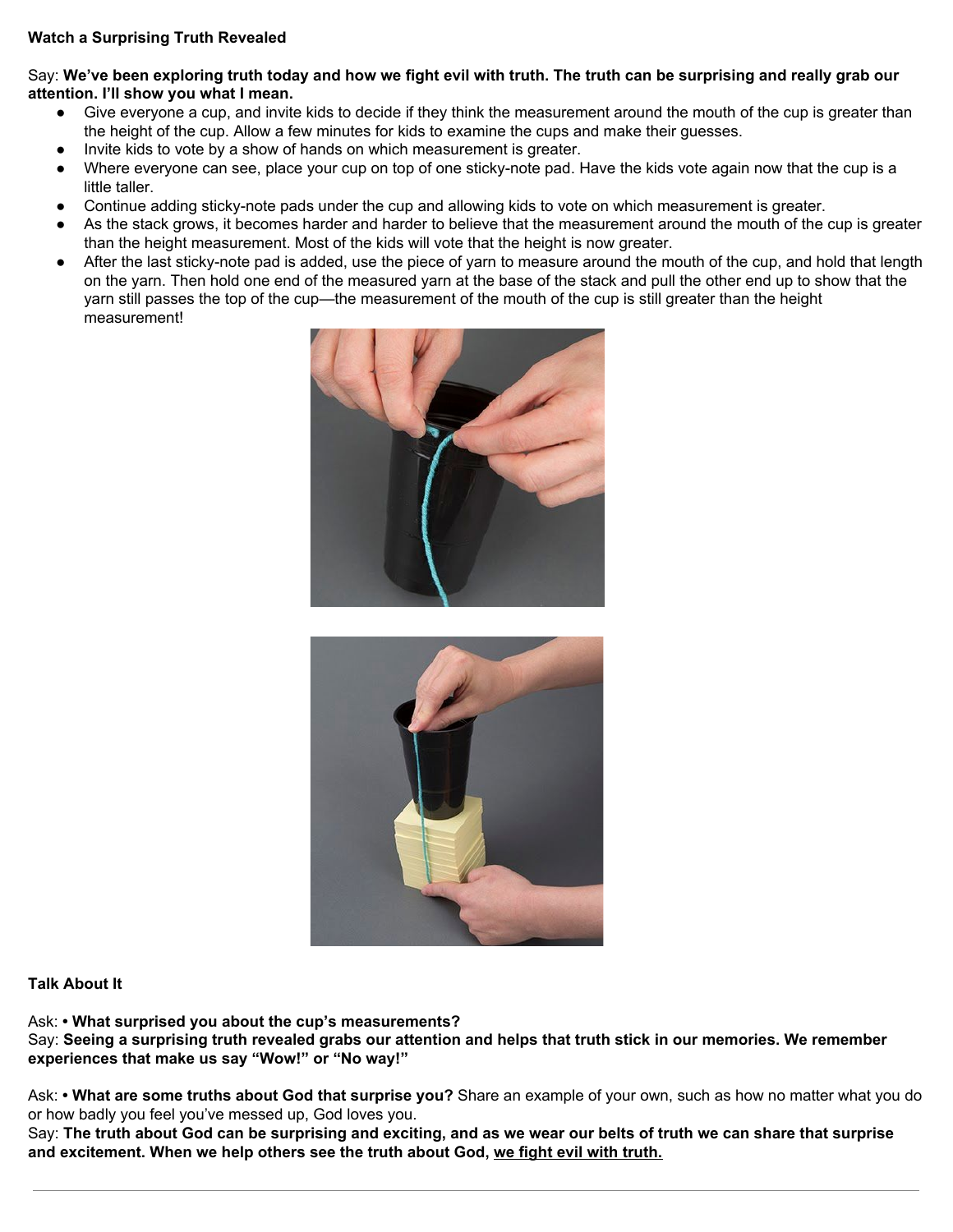# **CRAFT Truth Catcher**

#### **Supplies**

- "Truth Catcher" handout (1 per child) (download [here\)](https://digin-resources.group.com/media/10829/q3_lesson-01_truth-cards_handout.pdf)
- scissors
- markers
- pens

#### **Easy Prep**

Make a sample craft to show kids.



#### **Make Truth Catchers**

Show kids the sample craft you made. Give each child a "Truth Catcher" handout. Set out the remaining supplies to share, and have kids follow these directions to make Truth Catchers. (Note: Some of the kids in your class may already know how to make a "cootie catcher." If so, let them coach others on how to fold this craft.)

- Cut out the larger square.
- Fold the corners along the dotted lines toward the center of the blank side of the square.
- With the printed side up, fold the corners in toward the center dot.
- Then fold the squares in half one way, undo that fold, and fold them in half the other way.
- When kids undo that fold, they should be able to hold their Truth Catchers by inserting their thumbs and fingers into
- the outer flaps as shown in the following photo.



#### **Decorate**

- Have kids draw a belt on each of the four outer flaps of their Truth Catchers, using a different color for each belt.
- On the eight inner triangles, kids can write the names of places where they need to remember the truths that are hidden under the triangles. For example, if they feel lonely at school, they might write "school" on the triangle that covers "I will never fail you. I will never abandon you." Other places could include home, sports practice, church, the car, at a friend's house, and so on. It's okay for kids to repeat the same place if more than one verse is relevant there.
- Under each place, kids will write any number from 1 to 8.